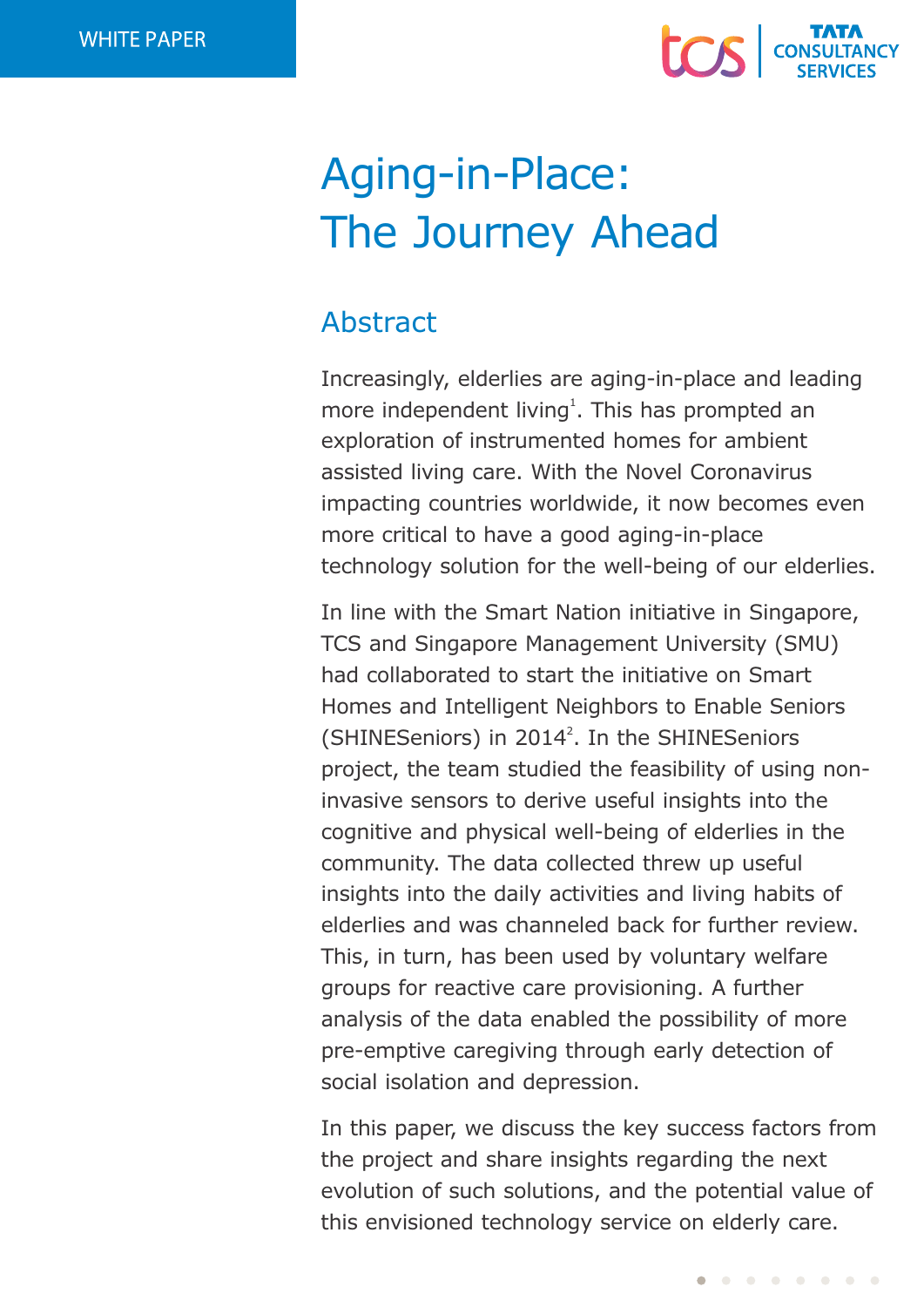

# Key Success Factors

It is of critical importance to involve stakeholders from the entire spectrum of aged care in designing and developing the technology and care-giving intervention processes in the solution. Rather than creating just a technology-centric solution, it is important to build an ecosystem around the technology solution to support a more holistic, active aging-in-place network comprising elderlies, caregivers and welfare organizations, healthcare service providers, and technology companies.

Dealing with privacy especially in elderly care aging-in-place services can be difficult and tricky<sup>3</sup>. It is important to ensure consistent communication with stakeholders, especially elderlies and welfare volunteers, to assure them that privacy is fully preserved in the technology deployed with data privacy guidelines.

While the user experience needs to be kept relatively simple and straightforward for each stakeholder, the simplicity is supported by advanced back-end sense-making techniques to extract value from the data collected. The right user experience is determined by user journeys for each stakeholder group using the solution. Offline surveys and interview data also helped to provide useful insights to improve the quality of living for elderlies.

In summary, the three key success factors (see Figure 1) from the SHINESeniors initiative are:

- Build a holistic ecosystem in which individual stakeholders facilitate and complement each other to increase the overall value-add of the technology solution.
- Address privacy concerns by being transparent about solution deployment in terms of data capture and usage.
- $\blacksquare$  Ensure user interface of the technology solution is kept simple for higher user acceptance.

|                                      | Ecosystem                | Build a robust care ecosystem through close collaboration with different stakeholders.                                                                                                                                             |
|--------------------------------------|--------------------------|------------------------------------------------------------------------------------------------------------------------------------------------------------------------------------------------------------------------------------|
|                                      |                          |                                                                                                                                                                                                                                    |
| <b>Strategic</b><br><b>Takeaways</b> | Privacy<br>Management    | Ensure solution transparency by providing clear explanation to users on the solution<br>(e.g. how the various sensors work) deployed.<br>Explain what data is captured, who has access to the data and how the data is being used. |
|                                      |                          |                                                                                                                                                                                                                                    |
|                                      | Simplistic<br>Deployment | ■ Use a good technology implementation strategy by keeping to a simple front-end<br>(user-friendly) deployment and have complex back-end algorithms/intelligence to<br>increase acceptance of the solution from elderly.           |

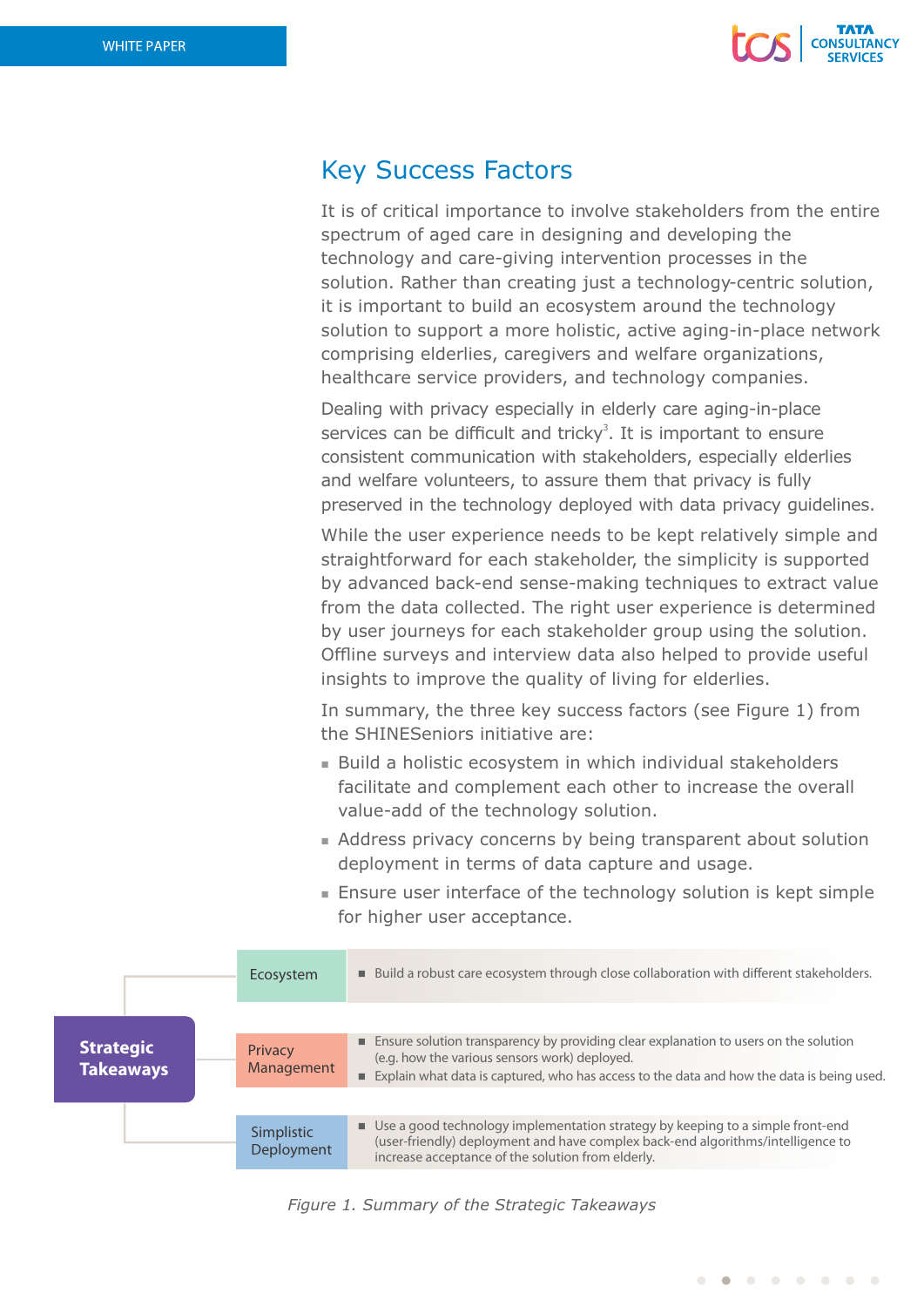

# Future Landscape of Elderly Care Aging-in-Place Solution

The Singapore project focused on elderlies living alone (65 years and above), who were less tech-savvy wanted little disturbance to their lives, and sought real, human-touch in care through voluntary caregivers.

Given the varying needs of the elderly seeking assisted living care, even within Singapore, the number of potential new features that can be added to such solutions is infinite. And such a solution need not be simply limited to monitoring activities of daily living using a variety of sensors, but can encompass many more services and domains -- everything which matters to a citizen's life. Essentially, we could refer to it as a Smart City service for Smart Citizens.

Figure 2., as a matter of example, shows a few dimensions in which the needs of the elderly vary in Singapore. The choice of technology and response protocols depend on where a senior citizen fits within this framework.



*Figure 2. The Elderly Demand Continuum*

Let us take a few key examples from the above chart to illustrate how such a solution will expand to adapt to the local cultural context.

> $\begin{array}{c} \hline \end{array}$  $\bullet$  $\blacksquare$  $\bullet$  $\bullet$  $\bullet$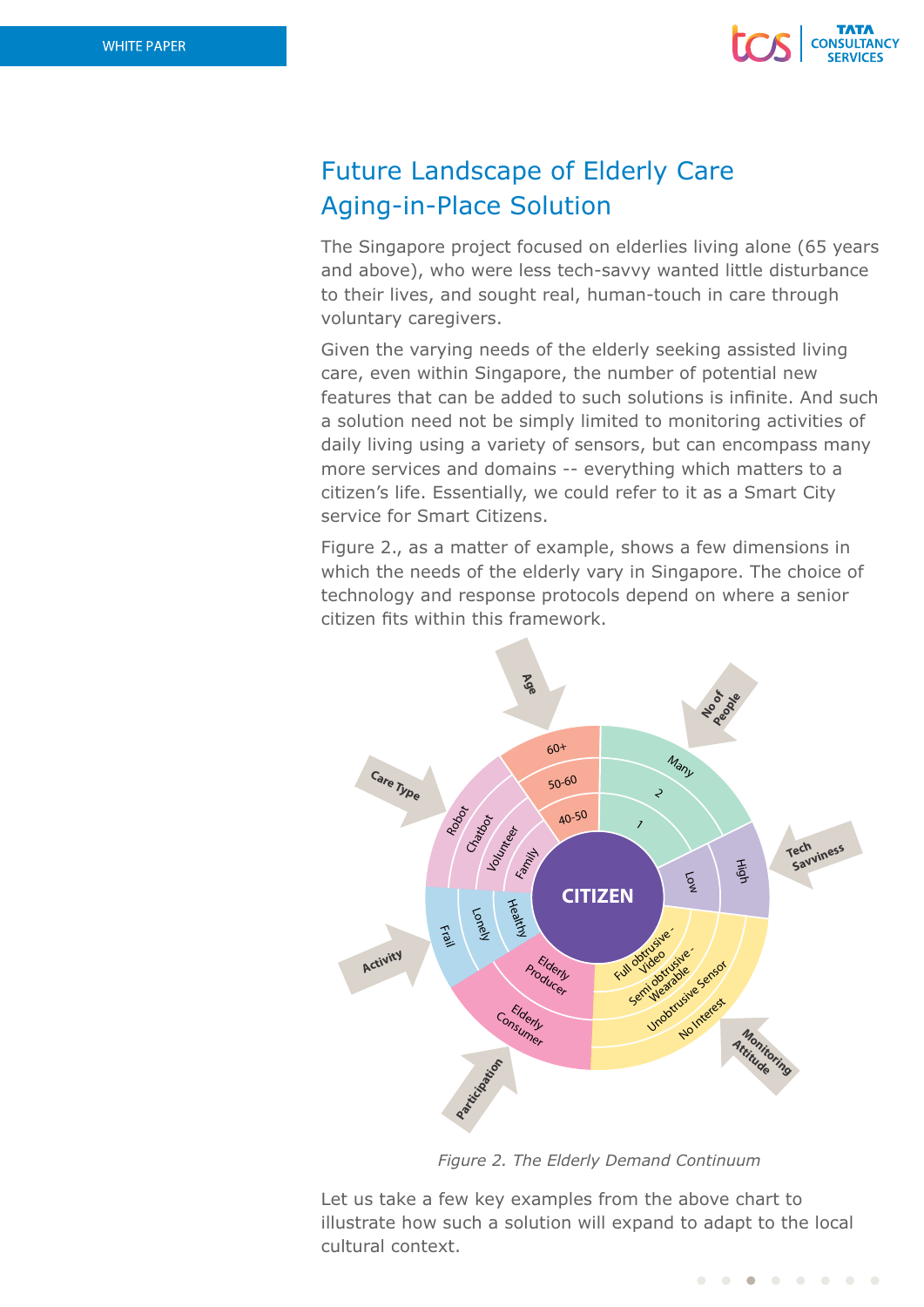

## **Demographics/Age**

Although technology does play a major role in an elderly monitoring system, it is also necessary to ensure the creation of a holistic ecosystem by keeping the needs of further segments of elderlies in mind. This includes "younger" elderlies or seniors who are over 50 years of age and more tech savvy (more comfortable with mobile phones and wearables). It is important to anticipate these seniors' potential usage to value-add to such a technology solution.

In order to keep the implementation simple for seniors, it is important to tap into their daily habits and lifestyle. In recent years, smartphone and smartwatch apps have gained popularity. We have seen many instances of such apps providing health information like heart rate, calorie count, medication reminders, and importantly, fall detection alerts that can enable families/caregivers to render the right support in assisted living for the elderly.

While we recognize that technologies can aid elderlies to age in an independent manner, it is crucial for technology companies to listen to elderlies when designing new technologies. This is because elderlies face steep barriers when it comes to adopting new technologies due to age, plus cognitive challenges such as reading font size and color. Having a good understanding will help speed up elderlies' adoption of these technologies.

Younger elderlies will also want additional services/experience beyond wellness.

### **Citizen Participation**

In the SHINESeniors project, there is a clear differentiation between creators and consumers (elderlies, caregivers, welfare officers, etc.) of the technology solution. As more tech-savvy seniors age, moving forward, it is crucial for us to reach out and listen more to this group of stakeholders – the seniors – when it comes to designing and introducing technology solutions.

How do we leverage the elderly themselves as "producers"? An example could be to tap into their spirit of volunteerism, whereby neighbors and interested seniors can become willing parties in ecosystem, playing the role of "carers". They can be first responders to seniors in their building when an alarm is triggered, and they can notify the community caregivers of the actions taken.

To encourage and capture this spirit of volunteerism, we envisage a system where seniors can commit their time and

. . . . . . . .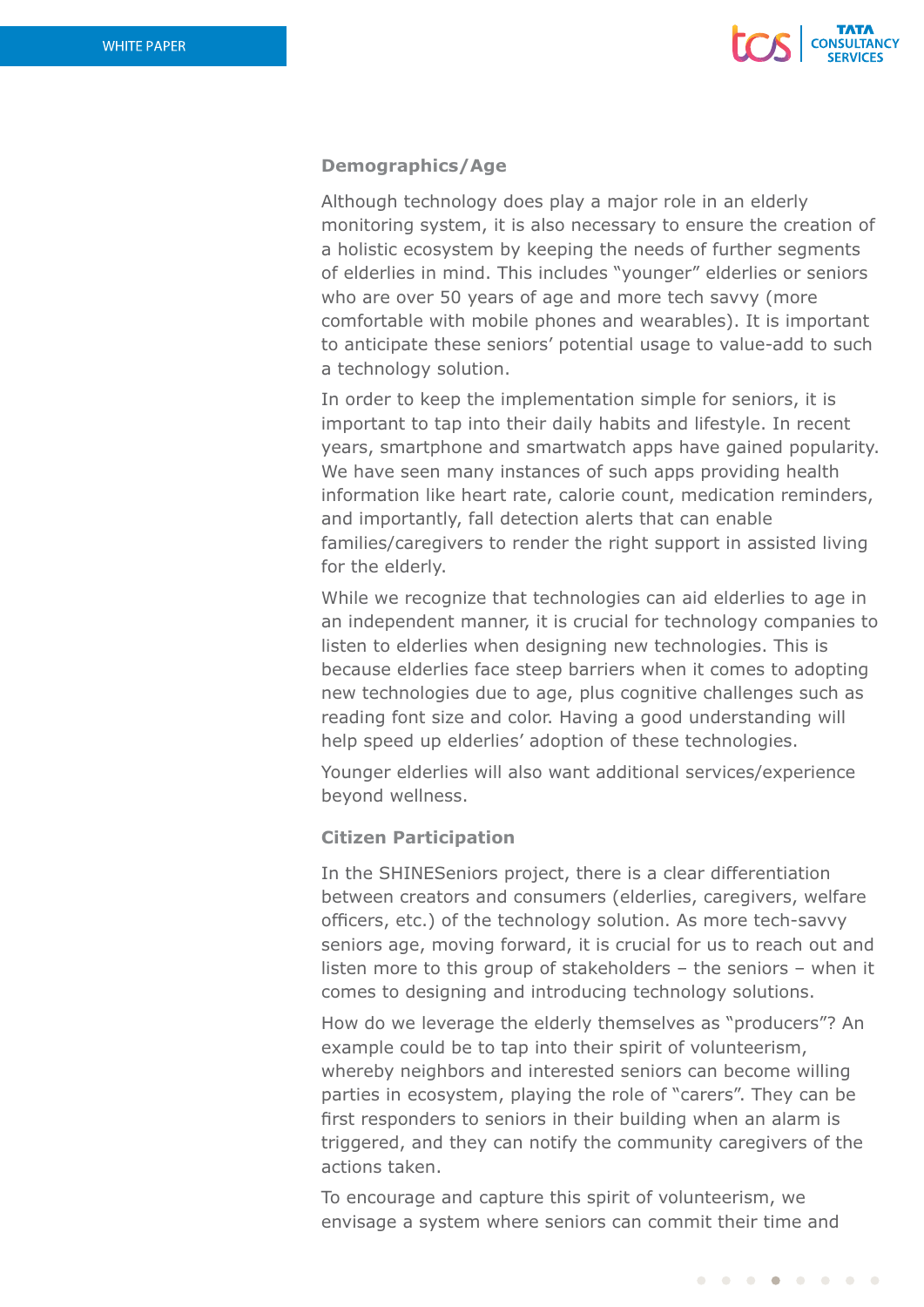

skills to fellow seniors, which in turn updates the elderly monitoring system when an event is being assigned to the elderly carer.

While a solution needs to be fully compliant with privacy protection, we understood that the perception of the way such solution handles privacy is of utmost concern especially to elderlies. To address their privacy concerns, basically, these seniors need a clear communication of how the solution stores and uses the data. For example, Passive Infrared (PIR) sensors are unobtrusive. Yet, in our study, a few seniors were distracted by the lights on the PIR sensor and thought it was a video camera. They used to cover the sensor with a towel, until our team went and explained to them about the unobtrusiveness and privacy.

However, with a successful test bedding of the current technology solution using these relatively "simple" yet effective sensors, we think Singapore as well as other nations / societies that are looking to harness the use of technology to improve aging-in-place, can benefit from the "next wave of technologies" (see Fig.3).



*Figure 3. Next Stage of Elderly Care Aging-in-Place Technology Solution*

Also, as the key stakeholder in the elderly care aging-in-place ecosystem, elderlies have always been positioned as the "end consumers/users" of the solution. Now, with more "younger" elderlies in the next wave of our solution proposition, can we envision steering the role of elderlies to become the "creators" of simple services instead? Just like young adults learning programming and creating apps, can tech-savvy seniors be encouraged to create simple mobile apps for themselves and their peers? The technology solution providers will provide backbone services and ensure that the basic supporting APIs are

> $\begin{array}{ccccccccc}\n\bullet & \bullet & \bullet & \bullet & \bullet\n\end{array}$  $\bullet\quad\bullet\quad\bullet$  $\bullet$  $\sim$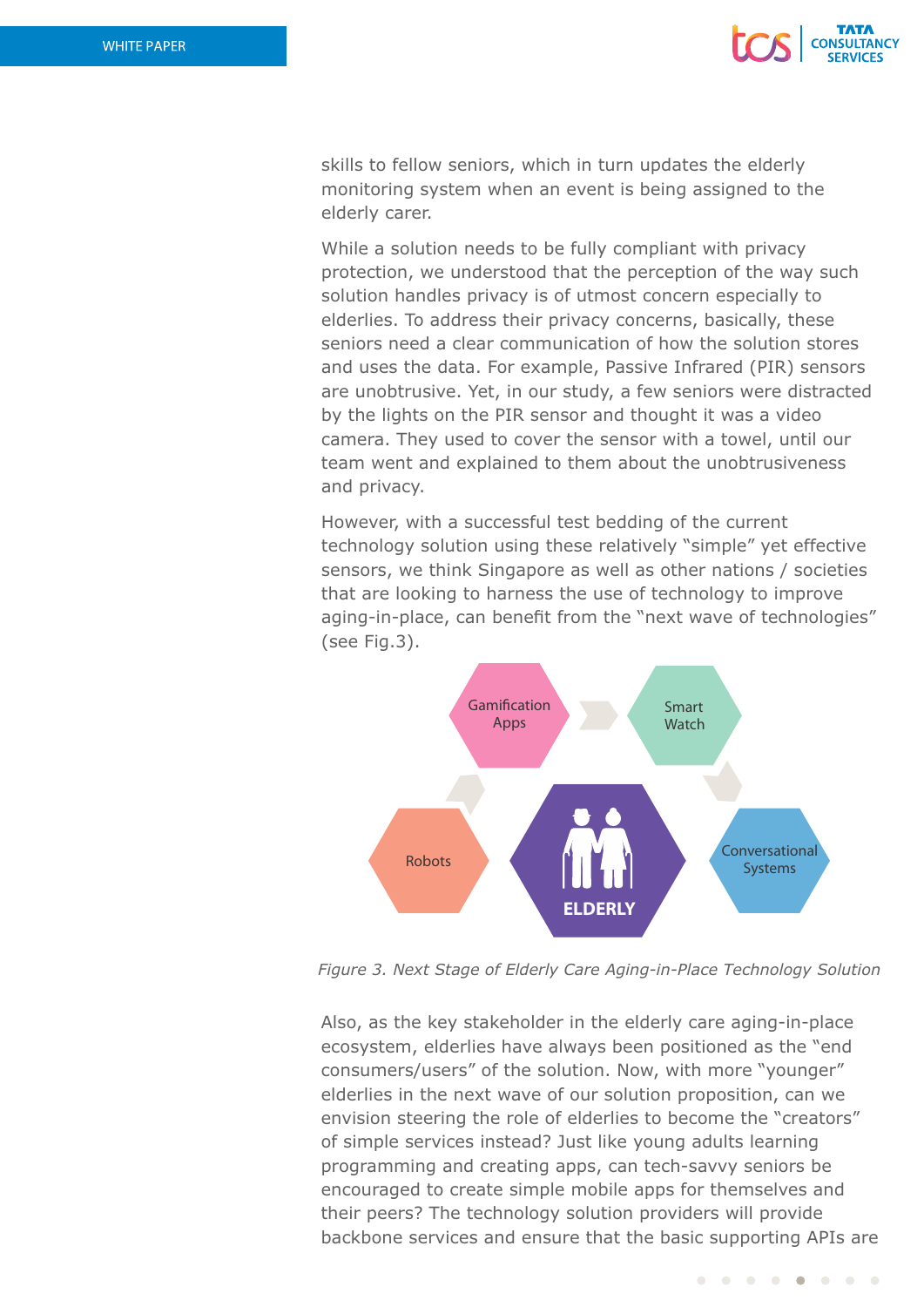

available. Figure 4 illustrates this hypothetical "envisioned" elderly care aging-in-place environment.



*Figure 4. Transition to Elderly are Aging-in-Place Solution*

### **Carer Type**

In the SHINESeniors project, we chose community caregivers to provide a human touch. The use of emergency buttons<sup>2</sup> as social chat requests has indicated that many elderlies living alone still like connecting with caregivers.

With the rise of AI and machine language techniques, one new technology to deploy is robots. Robots are the so-called "future" of elder care services that can perform roles like that of caregivers<sup>4</sup>. When applied in an appropriate manner such as taking on the role as a conversational system (e.g., initiating conversations with seniors), robots can help in preventing emotional detachment and social isolation.

Having robots in an "always-listening" mode implies that it is possible to detect an alarming decibel that occurs when say an elderly scream (as a result of a fall), and this can in turn trigger an emergency connection back to the caregivers and/or hospitals. On the other hand, privacy concerns arising from the "always-listening" mode implies the importance of allowing seniors to opt-in/out of these additional features by robotic systems. Privacy protection must also be built into the robotic systems to carefully address privacy concerns. Robots can also be used to assist seniors with lower mobility (e.g., usage of wheelchairs/walking sticks) to move about.

However, in Singapore, for smaller households such as elderlies living in 1-bedder apartments, further exploration is needed to determine whether it is more effective and feasible to have inhome robots or to deploy them to augment caregivers at senior activity centers.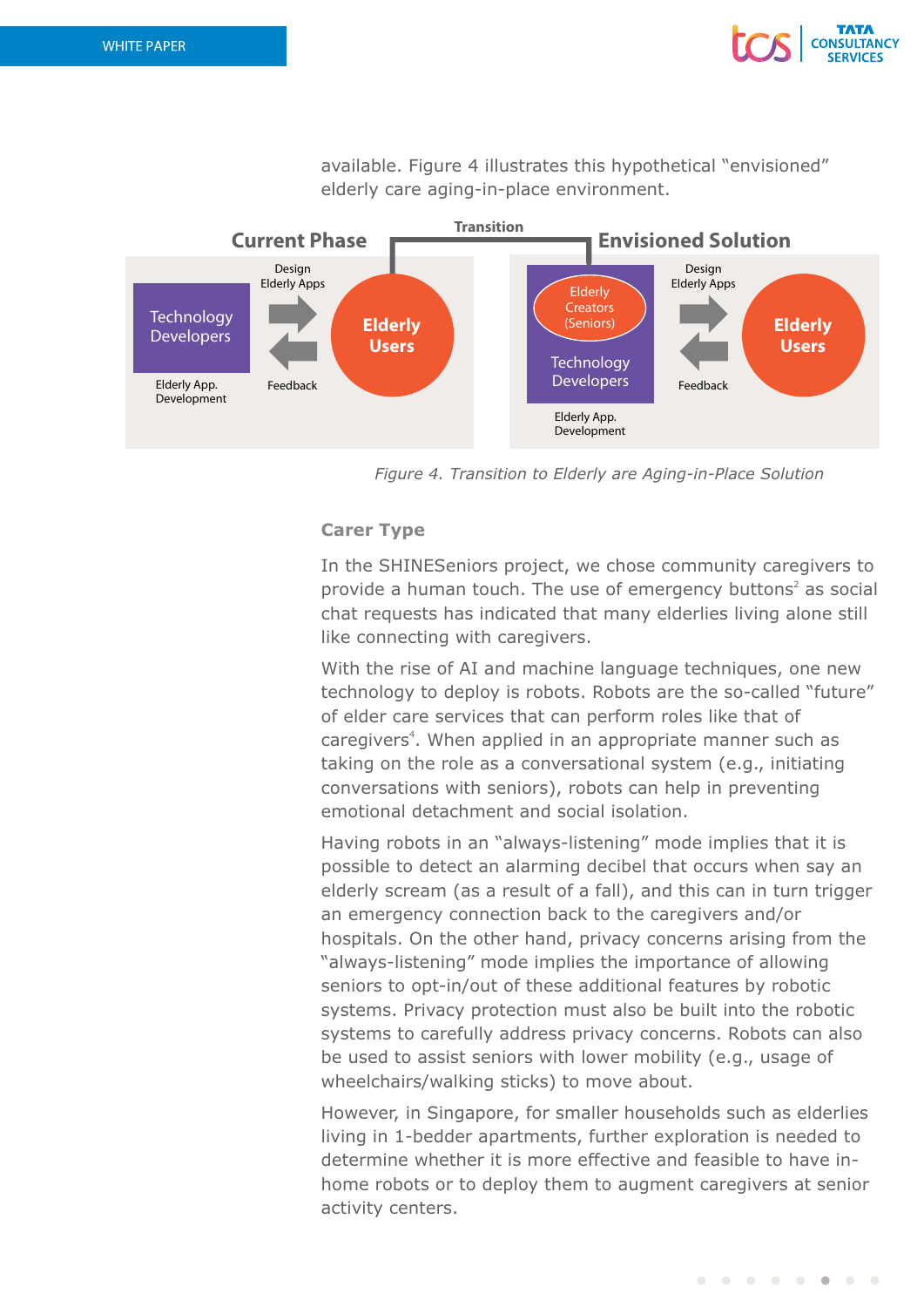

## **Tech Savviness**

From the SHINESeniors project, we also realized that some elderlies do not use mobile apps at all; they tend to be less savvy in using their simple phones. However, for seniors who are younger, it may be common to own advanced/simple mobile phones, recognizing the need for simple and straight forward user experience, we want to suggest taking a step further to incorporate some "fun" element into the design of the overall elderly care aging-in-place solution.

Research has shown that arousing positive feelings when using a technology can help to increase the "stickiness" of the users to the solution. Hence, for our next step, we think the concept of gamification will help in engaging with seniors better. Also, the gamification can serve as interventions to help seniors improve their mental well-being.

Going further, potentially, gamification apps can record a senior's behavioral responses during the games and evaluate his/her progress in terms of metrics over a duration of time. Doing in-depth analysis of these data may facilitate the assessment of seniors' health conditions (e.g. mild cognitive impairment, frailty and depressive emotions) in a discrete manner, and provide timely alerts to the seniors and/or their family and caregivers.

# **Conclusion**

As highlighted here, there are a variety of approaches possible based on the Elderly Needs Continuum.

Elderly care aging-in-place solutions provide much value-add to elderlies, helping them to embark on an active and independent aging journey. Through effective application of AI techniques, the solution can proactively identify many early warning conditions such as social isolation and nocturnal patterns in elderlies. Other features such as conversational systems may enable these elderlies to stay connected, thereby ensuring that they are kept cognitively stimulated.

In summary, it is critical to offer intelligent, unobtrusive and ubiquitous support in elderlies' daily living so as to enable them to stay active longer, remain socially connected, and to live independently and confidently in their old age. It is important to explore ways in which the needs of the elderly can be better understood, and to design the appropriate technology interventions to meet these needs.